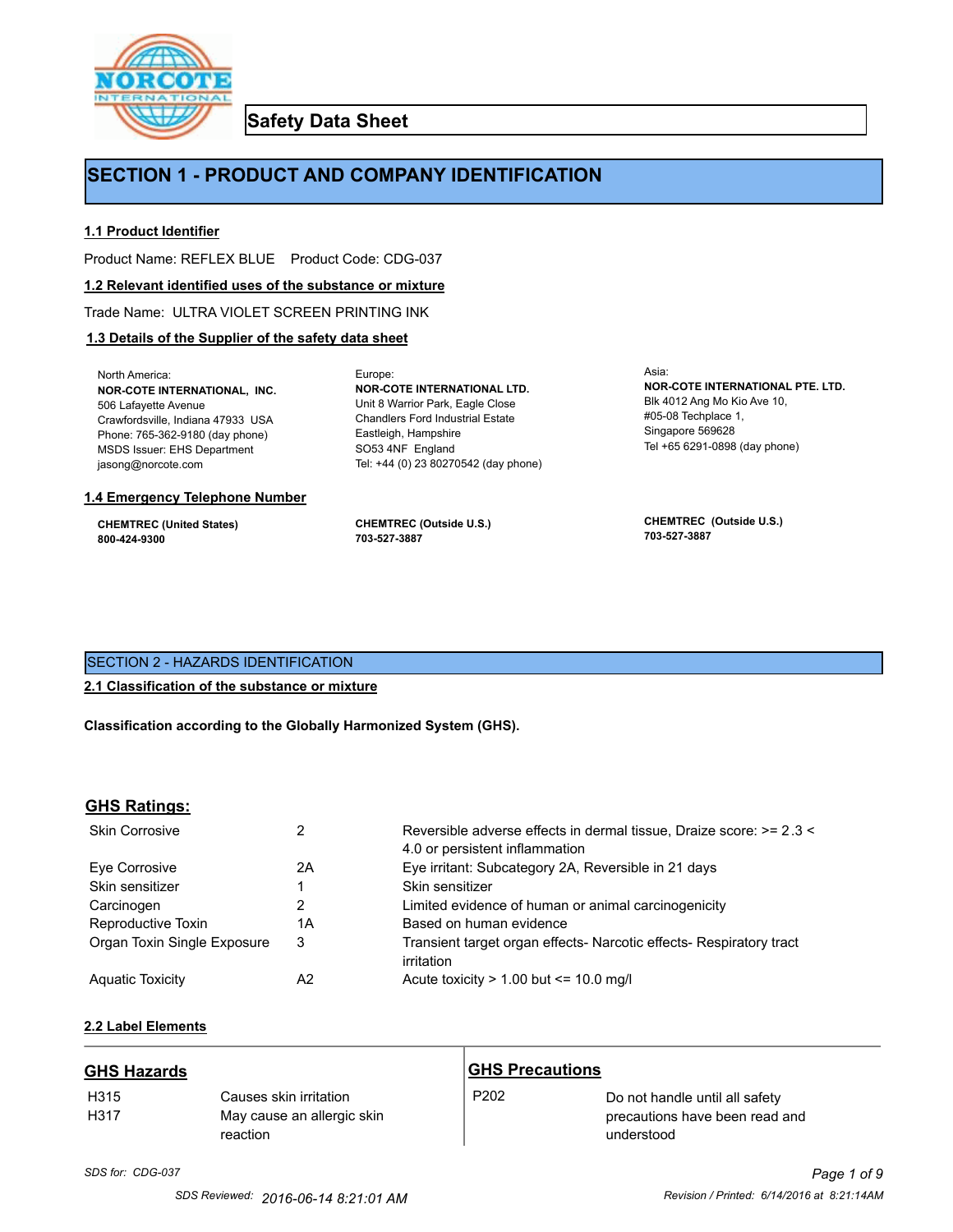| H319 | Causes serious eye irritation               | P <sub>261</sub> | Avoid breathing                                                      |
|------|---------------------------------------------|------------------|----------------------------------------------------------------------|
| H335 | May cause respiratory irritation            |                  | dust/fume/gas/mist/vapours/spray                                     |
| H336 | May cause drowsiness or                     | P273             | Avoid release to the environment                                     |
|      | dizziness                                   | P <sub>280</sub> | Wear protective gloves/protective                                    |
| H351 | Suspected of causing cancer                 |                  | clothing/eye protection/face protection                              |
| H360 | May damage fertility or the<br>unborn child | P362             | Take off contaminated clothing and<br>wash before reuse              |
| H401 | Toxic to aquatic life                       | P302+P352        | IF ON SKIN: Wash with soap and water                                 |
|      |                                             | P304+P340        | IF INHALED: Remove victim to fresh air                               |
|      |                                             |                  | and keep at rest in a position                                       |
|      |                                             |                  | comfortable for breathing                                            |
|      |                                             | P305+P351+P33    | IF IN EYES: Rinse continuously with                                  |
|      |                                             | 8                | water for several minutes. Remove                                    |
|      |                                             |                  | contact lenses if present and easy to                                |
|      |                                             |                  | do - continue rinsing                                                |
|      |                                             | P308+P313        | IF exposed or concerned: Get medical                                 |
|      |                                             |                  | advice/attention                                                     |
|      |                                             | P333+P313        | If skin irritation or a rash occurs: Get<br>medical advice/attention |

#### **Danger**



**EMERGENCY OVERVIEW:** Product is a liquid with mild acrylic odor that may be harmful if inhaled or swallowed. Product may cause serious damage to eyes, allergic skin reactions and irritation to respiratory system. Avoid breathing vapors. Avoid spillage to sewers or waterways.

# **ROUTES OF ENTRY:** Dermal, Inhalation, Ingestion

**ACUTE HEALTH EFFECTS:** Irritant to skin, eyes and respiratory tract. Effects may be delayed for several hours. None Known

**Skin Contact:** Potential irritant and can cause allergic skin reaction. Repeated or prolonged contact may cause sensitization.

**Eye Contact:** Liquid, vapors, or mists may cause eye irritation. Protect eyes from repeated or prolonged contact.

**Ingestion:** May be harmful if swallowed. Gastrointestinal tract irritation may result.

**Inhalation:** May be harmful if inhaled. May cause irritation to upper respiratory tract upon prolonged or repeated inhalation.

# **Effects of Overexposure**

# **MEDICAL CONDITIONS AGGRAVATED BY EXPOSURE:** Repeated and prolonged overexposure may increase the potential for adverse health effects.

**CHRONIC HEALTH EFFECTS:** No additional information

# SECTION 3 - COMPOSITION / INFORMATION ON INGREDIENTS

#### **3.2 Mixtures**

\*Note: The exact concentrations of the below listed chemicals are being withheld as a trade secret

| <b>Chemical Name</b>         | <b>Percent</b><br>Weiaht | CAS#       | EC No.    | <b>Classification (GHS)</b> |
|------------------------------|--------------------------|------------|-----------|-----------------------------|
| 1.6-Hexanediol<br>diacrylate | 10.00 - 20.00 %          | 13048-33-4 | 235-921-9 | H315, H319,<br>H317, H400   |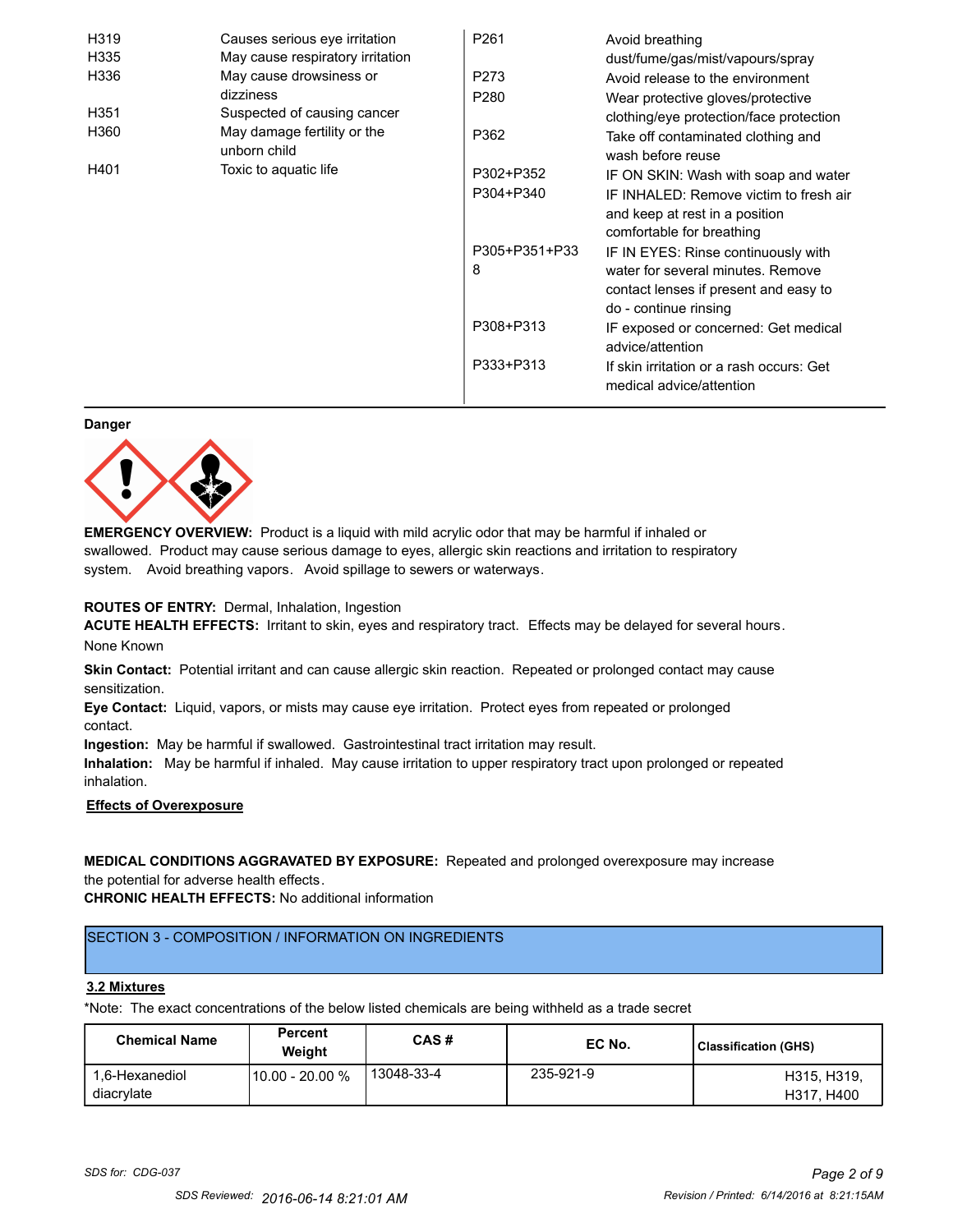| Tripropylene glycol<br>diacrylate | $15.00 - 10.00 %$ | 42978-66-5 | 256-032-2 | H315, H319,<br>H317, H335 |
|-----------------------------------|-------------------|------------|-----------|---------------------------|
| Benzophenone                      | $10.10 - 1.00 \%$ | 119-61-9   |           |                           |

# SECTION 4 - FIRST AID MEASURES

# **4.1 Description of first aid measures**

**INHALATION:** Move subject to fresh air and keep warm. If subject is not breathing, administer artificial respiration. If breathing is difficult, have qualified personnel administer oxygen and get medical attention .

**EYE CONTACT:** Flush the eye and under lids with warm water for 15 minutes. Remove any contact lenses during the flushing. Get immediate medical attention if symptoms persist.

**SKIN CONTACT:** Remove and isolate contaminated clothing and shoes. Remove excess material from skin with clean cloth. Flush skin with running lukewarm water. Wash affected areas using mild soap.

**INGESTION:** If appreciable quantities are swallowed, seek immediate medical attention. Do NOT induce vomiting. Never give anything by mouth to an unconscious person.

# SECTION 5 - FIRE FIGHTING MEASURES

# **5.1 Extinguising Media**

Evacuate area of all non-emergency personell. Firefighters must wear full emergency equipment with self contained breathing apparatus. At elevated temperatures hazardous polymerization may occur causing container rupture and in extreme cases, explosion. Fight fires from upwind and cool intact containers with water spray or stream at maximum range.

# Flash Point: 100 C (212 F)

**FLAMMABLE/EXPLOSIVE LIMITS (Volume % in air):** Not established **EXTINGUISHING METHOD:** Water fog, carbon dioxide (CO2) or dry chemical

# **5.2 Special Hazards arising from the substance or mixture:**

Thermal decomposition can lead to release of irritating gases and vapors

# **5.3 Advice for firefighters**

# **Protective Equipment:**

Wear full emergency equipment with selfcontained breathing apparatus . Refer to Section 8

# **5.4 Additional Information**

 Heating causes a rise in pressue, risk of bursting and combustion Shut off sources of ignition Carbon monoxide and carbon dioxide may form upon combustion

# **OSHA CLASSIFICATION:** Class IIIB Combustible

# SECTION 6 - ACCIDENTAL RELEASE MEASURES

# **6.1 Personal precautions, protective equipment and emergency procedures**

Remove all sources of ignition and ventilate area. Avoid skin and eye contact. Use respiratory protection.

#### **6.2 Environmental precautions**

Avoid release to the environment. Local authorities should be advised if significant spillages cannot be contained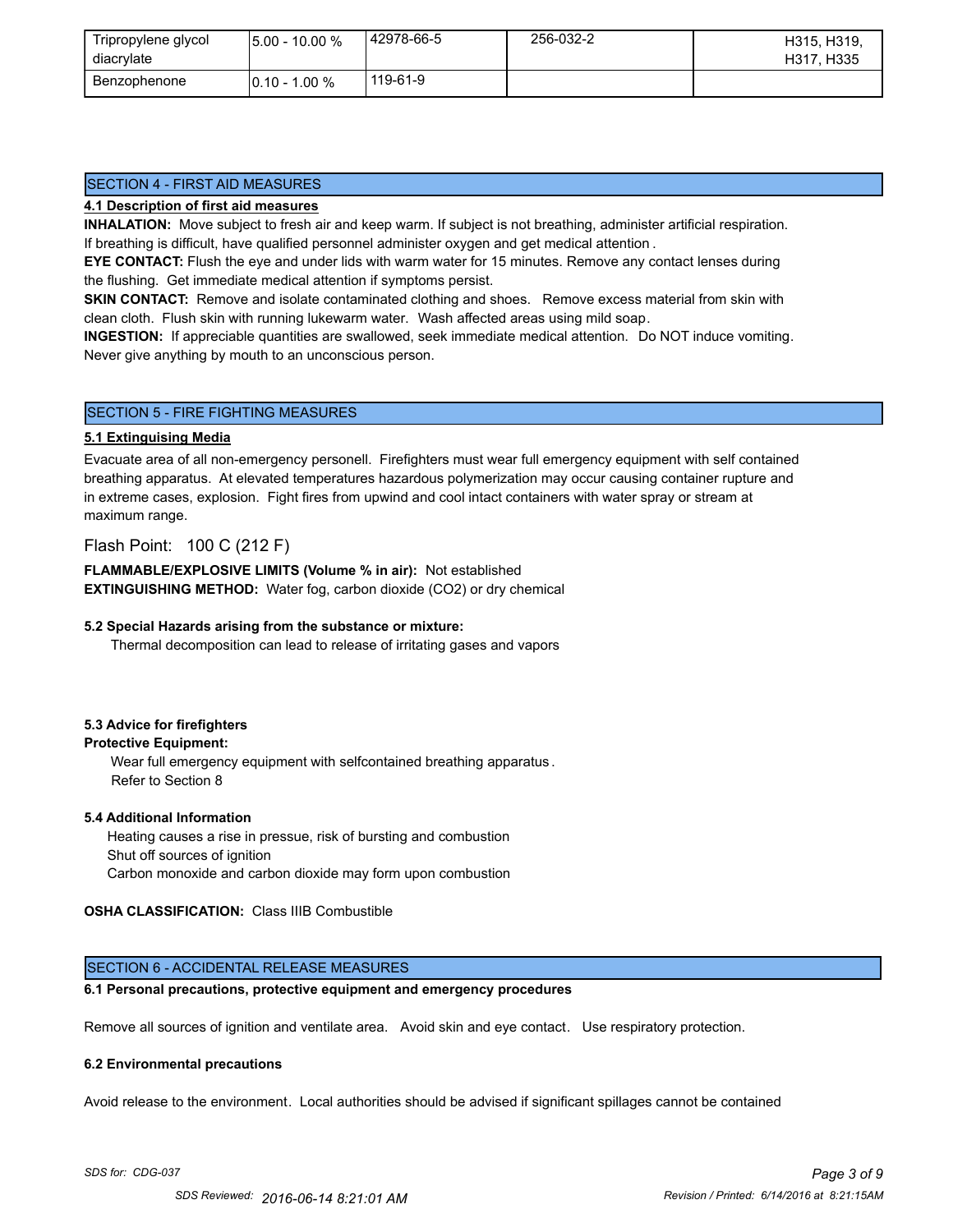#### **6.3 Methods and materials for containment and cleaning up**

 Absorb with inert materials such as dry clay or sand and place in closed container for disposal as solid waste in accordance with all applicable regulations.

### SECTION 7 - HANDLING AND STORAGE

#### **7.1 Precautions for safe handling**

Avoid any unnecessary contact. Use protective clothing specified in Section 8.

#### **7.2 Conditions for safe storage, including and incompatibilities**

Store away from heat and sunlight to prevent spontaneous polymerization. Store below 90° F (32° C). Protect containers from physical damage. Storage of containers should conform to flammable and combustible liquid regulations.

# **SECTION 8 - EXPOSURE CONTROLS / PERSONAL PROTECTION**

#### **8.1 Control parameters**

**Exposure Limits:** Not established for mixture

| Chemical Name / CAS No.                         | <b>OSHA Exposure Limits</b> | <b>ACGIH Exposure Limits</b> | <b>Other Exposure Limits</b> |
|-------------------------------------------------|-----------------------------|------------------------------|------------------------------|
| 1,6-Hexanediol diacrylate<br>13048-33-4         |                             |                              |                              |
| Tripropylene glycol<br>diacrylate<br>42978-66-5 |                             |                              |                              |
| Benzophenone<br>119-61-9                        |                             |                              |                              |

#### **8.2 Exposure Controls**

**VENTILATION:** Provide natural or mechanical ventilation to minimize exposure. If practical, use local mechanical exhaust ventilation at sources of air contamination.

**EYE PROTECTION:** Use splash-proof safety goggles or safety glasses that are ANSI approved to prevent eye contact. Eyewash availability is also recommended.

**HAND PROTECTION:** Use nitrile, butyl or other gloves that are resistant to chemicals in Section 2. Replace immediately if punctured or torn or when a change of appearance (color, elasticity, shape) occurs . A minimum of 0.45mm thick gloves for long duration exposure (up to 4 hours) or mechanical handling activities; single use, disposable gloves for short duration exposures not exceeding 30 minutes or where splashes are likely, are recommended.

**RESPIRATORY PROTECTION:** Use of NIOSH/MSHA approved respirators is recommended where exposure limits may be exceeded. Consult the respirator manufacturer for appropriate type and application. **SKIN PROTECTION:** Protective or disposable outer clothing is recommended.

**Environmental Exposure Controls:** Avoid release to the environment. The product should not be allowed to enter drains, water courses or the soil.

| <b>SECTION 9 - PHYSICAL AND CHEMICAL PROPERTIES</b> |                                                           |                       |                   |
|-----------------------------------------------------|-----------------------------------------------------------|-----------------------|-------------------|
|                                                     | 9.1 Information on basic physical and chemical properties |                       |                   |
| Appearance:                                         | Liquid with moderate<br>viscosity                         | Odor:                 | Mild Acrylic odor |
| Vapor Pressure:                                     | Not Established                                           | <b>Vapor Density:</b> | Heavier than Air  |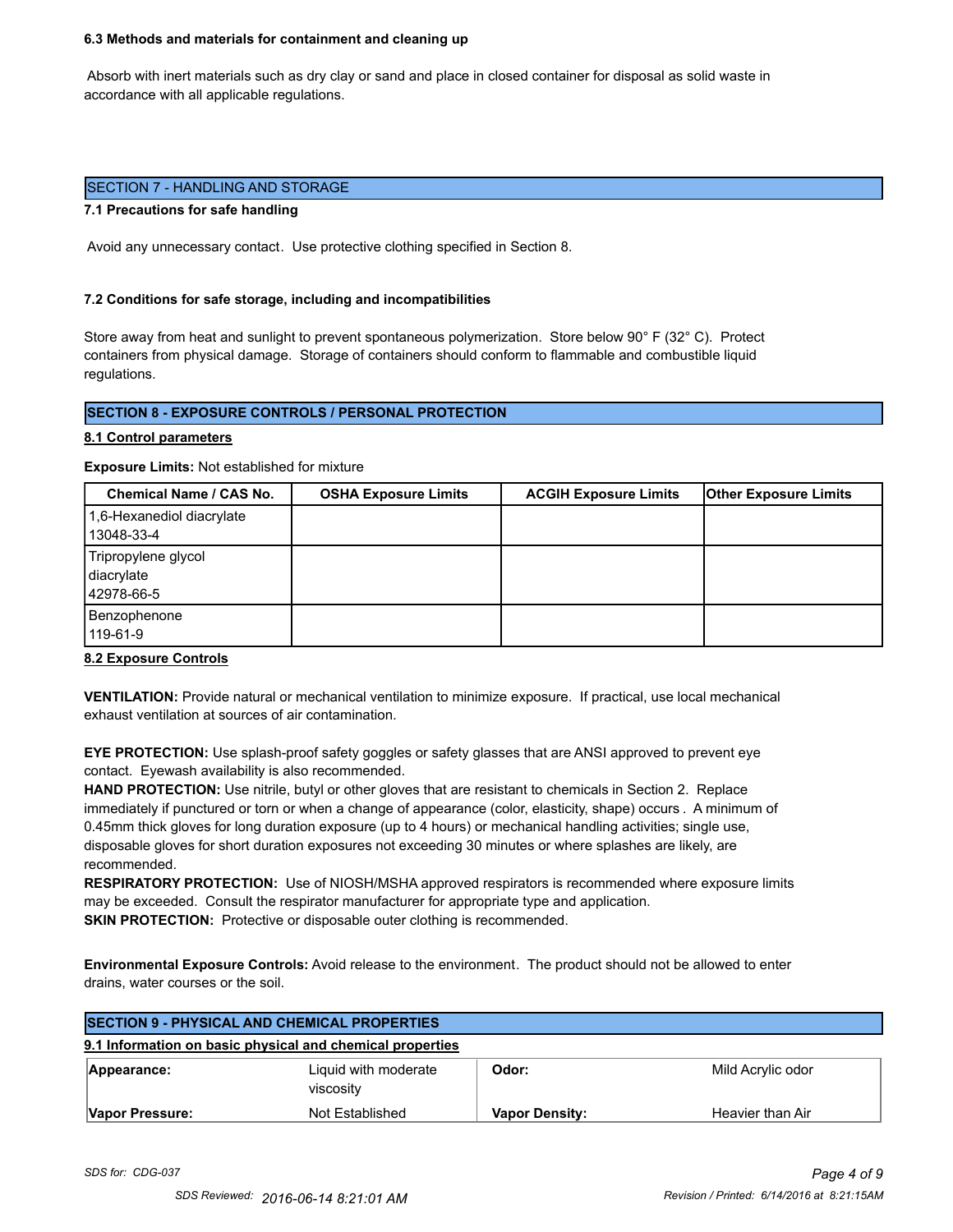| $ pH$ :                          | Not Established                | Formula KG / Gal                 | 4.30            |
|----------------------------------|--------------------------------|----------------------------------|-----------------|
| <b>Melting Point:</b>            | Not Available                  | <b>Freezing Point:</b>           | Not Available   |
| Solubility:                      | Not Soluble in Water           | <b>Boiling Range:</b>            | Not Available   |
| <b>Flash Point:</b>              | See section 5.1                | <b>Evaporation Rate:</b>         | ≺1              |
| <b>Flammability:</b>             | See Section 5.4                | <b>Explosive Limits:</b>         | See Section 5.4 |
| Viscosity:                       | See Certificate of<br>Analysis | <b>Specific Gravity (SG)</b>     | 1.136           |
| Grams VOC less water:            | $< 1\%$                        | <b>Partition Coefficient</b>     | Not Available   |
| <b>Auto-Ignition Temperature</b> | Not Available                  | <b>Decomposition Temperature</b> | Not Available   |

# **SECTION 10 - REACTIVITY / STABILITY HAZARD DATA**

# **10.1 Reactivity**

None known

# **10.2 Chemical Stability**

This material is stable under recommended storage and handling conditions.

# **10.3 Possibility of hazardous reaction**

Under certain conditions (excess temperatures and contamination) hazardous polymerization may occur. Avoid high temperature and contamination with foreign materials.

# **10.4 CONDITIONS TO AVOID:**

Excessive heat, ignition sources and contamination with dirt and other foreign materials.

# **10.5 Incompatible Materials:**

Avoid contamination or inappropriate mixing with strong oxidizing agents, peroxides, strongly caustic materials and metal corrosion products including rust. Do not expose to UV light during storage.

# **10.6 Hazardous decomposition products**

Thermal oxidation or pyrolysis (as in fire) may yield carbon dioxide, carbon monoxide and volatile organic fragments which are flammable, irritating or toxic.

# Hazardous polymerization will not occur.

| ISECTION 11 - TOXICOLOGICAL INFORMATION |
|-----------------------------------------|
|                                         |

| <b>Component Toxicity:</b>                                                           |              |  |
|--------------------------------------------------------------------------------------|--------------|--|
| <b>Component Description</b><br>Oral, Dermal, Inhalation<br><b>Toxicity</b>          | Ecotoxocity: |  |
| 1,6-Hexanediol diacrylate<br>Oral:5.00 g/kg (Rat)<br>Dermal: 3,600.00 µL/kg (Rabbit) | N/A          |  |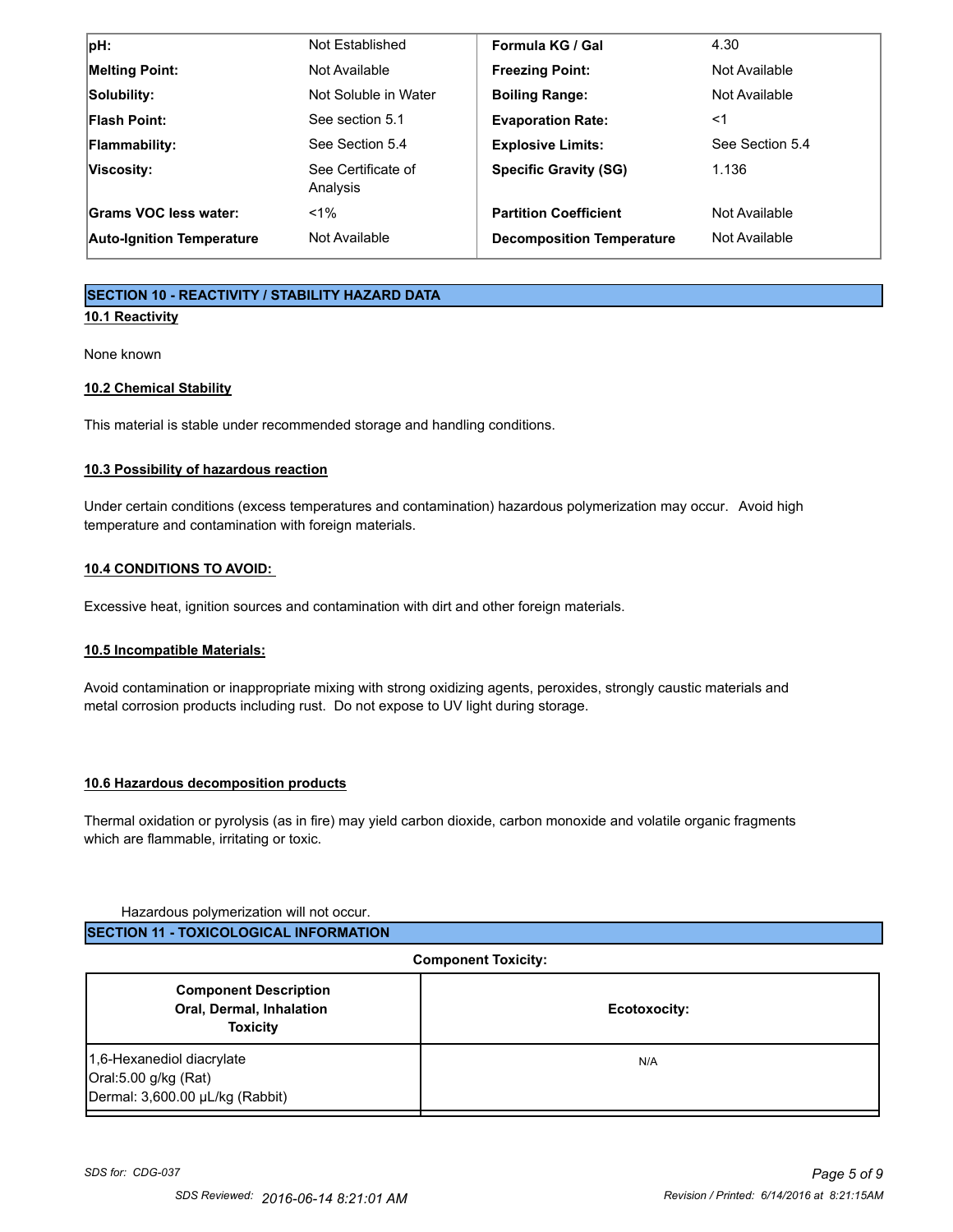| Tripropylene glycol diacrylate                  | 48 Hr EC50 Daphnia magna: 88.7 mg/L                             |
|-------------------------------------------------|-----------------------------------------------------------------|
| Oral:3,000.00 mg/kg (Rat)                       | 72 Hr EC50 Desmodesmus subspicatus: >28 mg/L                    |
| Benzophenone<br>Dermal: 3,535.00 mg/kg (Rabbit) | 96 Hr LC50 Pimephales promelas: 13.2 - 15.3 mg/L [flow-through] |

**TOXICOLOGICAL DATA:** Slightly Toxic by injestion. Prolonged or repeated exposure may result in sensitization. **LC50** - No additional information **LD50** - No additional information **MUTAGENICITY:** No additional information **REPRODUCTIVE EFFECTS:** No additional information **CARCINOGENICITY:**

Benzophenone: IARC: Possible human carcinogen OSHA: listed

Carcinogenicity:

# **SECTION 12 - ECOLOGICAL INFORMATION**

# **12.1 Toxicity**

No determination has been made on ecological impact. However, it is recommended to prevent contamination of the environment with this product, i.e. soil, landfills, drains, sewers, surface waters, etc.

# **12.2 Persistence and degradability**

No determination has been made on ecological impact. however, it is highly recommended to prevent contamination of the environment with this product, i.e. soil, landfills, drains, sewers, surface waters, etc

# **12.3 Bioaccumulative potential**

No determination has been made on ecological impact. However, it is highly recommended to prevent contamination of the environment with this product, i.e. soil, landfills, drains, sewers, surface waters, etc.

# **12.4 mobility in soil**

No determination has been made on ecological impact. However, it is highly recommended to prevent contamination of the environment with this product, e.i. soil, landfille, drains, sewers, surface waters, etc.

# **SECTION 13 - DISPOSAL CONSIDERATIONS**

# **13.1 Waste Water methods**

If material becomes a waste, it does not meet the criteria of a hazardous waste as defined under the Resource Conservation and Recovery Act (RCRA) 40 CFR 261 as supplied. Dispose of this material in accordance with all applicable federal, state, provincial, and local laws and regulations.

# **SECTION 14 - TRANSPORTATION INFORMATION**

Transport this product in accordance with all applicable laws and regulations . This product, as supplied, is not regulated nor classified as a hazardous material/dangerous good by United States Department of Transportation (DOT), the International Civil Aviation Organization (ICAO), the International Maritime Organization (IMO), the Canadian Transportation of Dangerous Goods Act (TDG), or the International Air Transport Association (IATA) .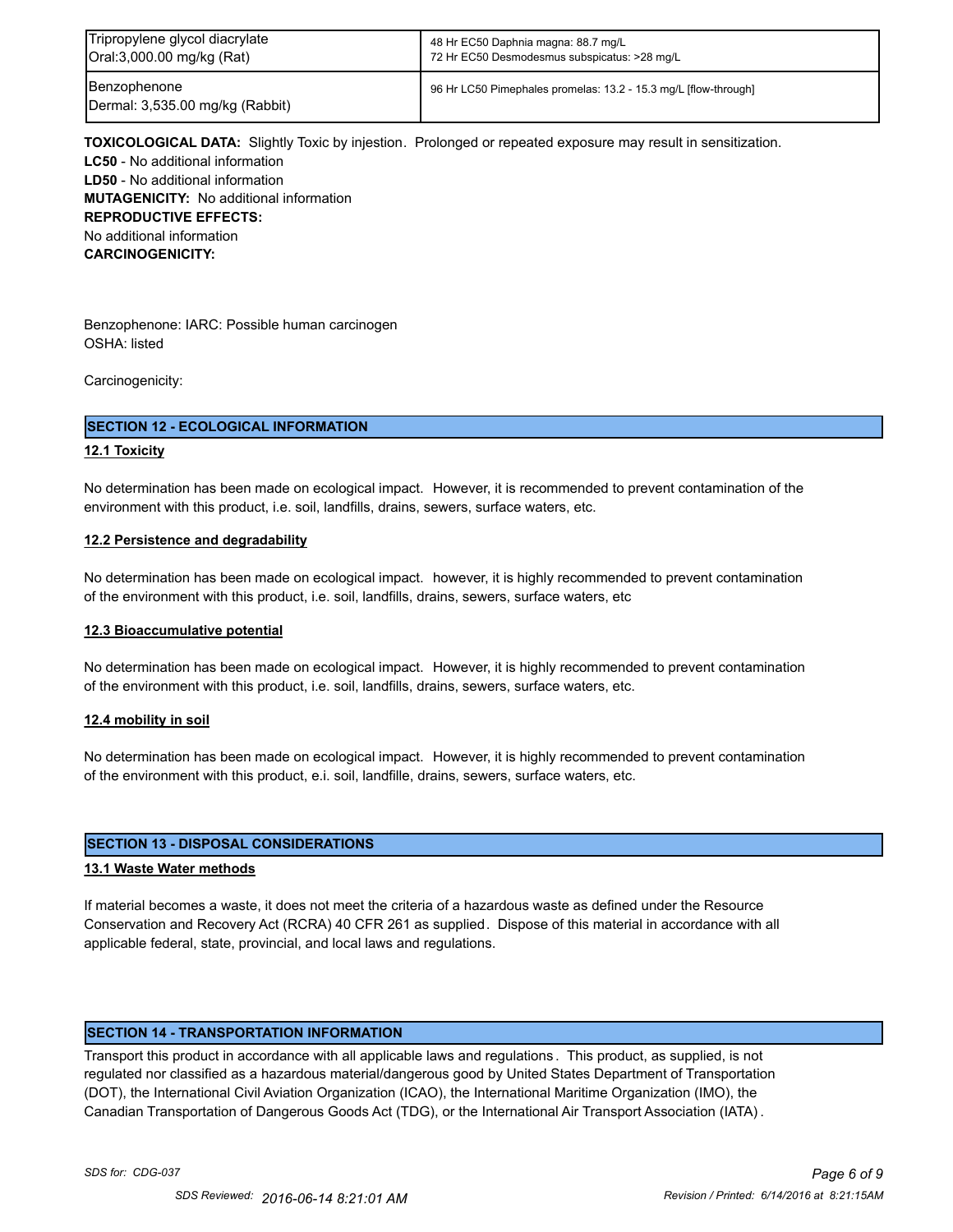**14.2 UN Proper Shipping Name:** Not Applicable

**14.3 Transport Hazard Class:** Not Applicable **DOT (49 CFR)/IATA/IMDG Hazard Class:** Not Applicable

 **14.4 Packing Group:** Not Applicable

# **SECTION 15 - REGULATORY INFORMATION**

**15.1 Safety, Health and Environmental regulations / legislation specific for the substance or mixture**

This safety data sheet has been formatted to the best of our ability in accordance to Directive 67/548/EEC or Directive 1999/45EC, American National Standards Institute (ANSI) and contains hazard criteria and all information required by the Canadian Controlled Products Regulation (CPR) in regard to this product.

**Clean Air Act - Ozone Depleting Substances (ODS):** This product and its components do not contain Ozone Depleting Substances.

**Canadian Inventory Status:** Components of this product are currently listed on the Canadian Domestic Substance List (DSL) or the Canadian Non-Domestic Substance List (NDSL).

**Coalition of Northeastern Governors (CONEG):** This product meets the requirements of CONEG pertaining to heavy metals total content of no more than 100 PPM. No heavy metals are added as a part of the formulation, but raw materials may contain residual parts per million as naturally occurring elements.

**European Inventory Status:** Components of this product are listed on the European Inventory of Existing Commercial Substances (EINECS), the European List of Notified Chemical Substances (ELINCS), or are exempt from being listed.

**Food and Drug Administration (FDA) Food Packaging Status:** Components of this product have not been cleared by FDA for use in food packaging and/or other applications as an indirect food additive .

**European Union Directive 2011/65/EC Restriction of Hazardous Substances (RoHS):** This product is in compliance with the requirements of the RoHS2 Directive.

# **California Proposition 65 RTK:**

The following components of this mixture are listed under California Proposition 65:

Benzophenone 119-61-9 0.1 to 1.0 % Carcinogen

If CAS numbers 13463-67-7 and/or 1333-86-4 are listed they are not supplied in respirable form.

**REACH** : This product is compliant with the registration of the REACH Regulation (EC) No. 1907/2006 as all its components are either excluded, exempt and/or preregistered.

The following Substances of Very High Concern are present (updated December 17, 2015 to review for the 168 SVHC)

- None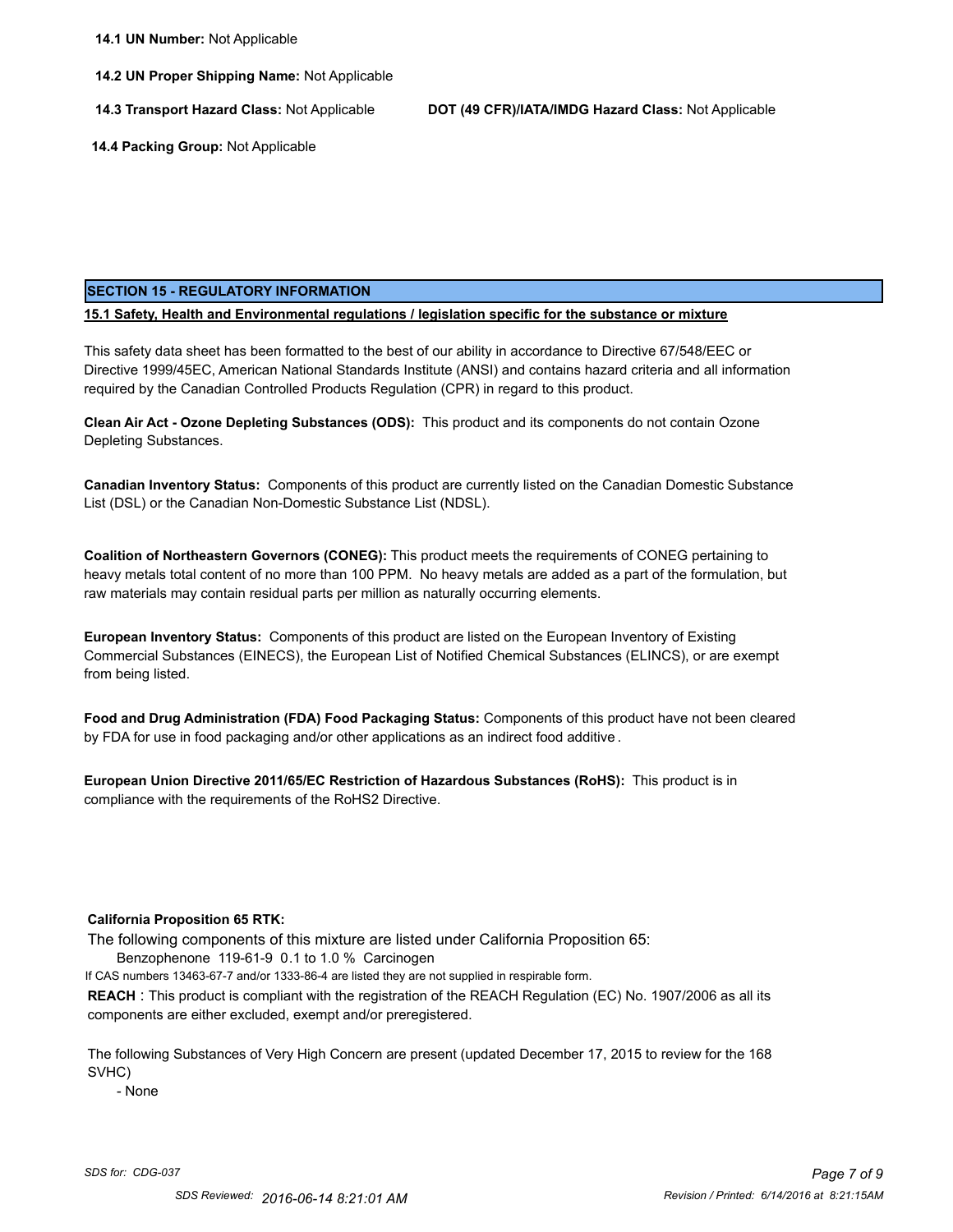- None

# **Superfund Amendments and Reauthorization Act of 1986 (SARA) Title III: Section 302:**

- None

#### **Superfund Amendments and Reauthorization Act of 1986 (SARA) Title III: SARA 313:**

 This product contains the following components that are regulated under the Toxic Chemical Release Reporting requirements 40 CFR 372:

- None

**Global Inventories:** The components of these products are listed in the following or exempt from listing:

Europe (EINECS): Yes USA (TSCA): Yes Canada (DSL): Yes Japan (ENCS): Yes Philippines (PICCS): Yes China (IECSC): Yes Australia (AICS): Yes Korea (KECI): Yes New Zealand (NZloC): Yes Taiwan (ECSI): Yes



**HMIS® ratings** are a registered trade and service mark of the National Paint and Coatings Association with the following scale:

\* = Chronic health effect PPE Index

- 4 = Severe Hazard A = Safety Glasses
- $3 =$  Serious Hazard  $B =$  Safety Glasses and Gloves
- 2 = Moderate Hazard C = Safety Glasses, Gloves and Protective Apron
- 1 = Slight Hazard D = Face Shield, Gloves and Protective Apron
- 0 = Minimal Hazard E = Safety Glasses, Gloves and Respirator

# **Definitions**

- TWA Time Weighted Average
- TLV Threshold Limit Value
- STEL Short Term Exposure Limit
- CAS# Chemical Abstract Service Number
- NTP National Toxicology Program
- PEL Permissible Exposure Limit
- IARC International Agency for Research on Cancer
- ANSI American National Standards Institute